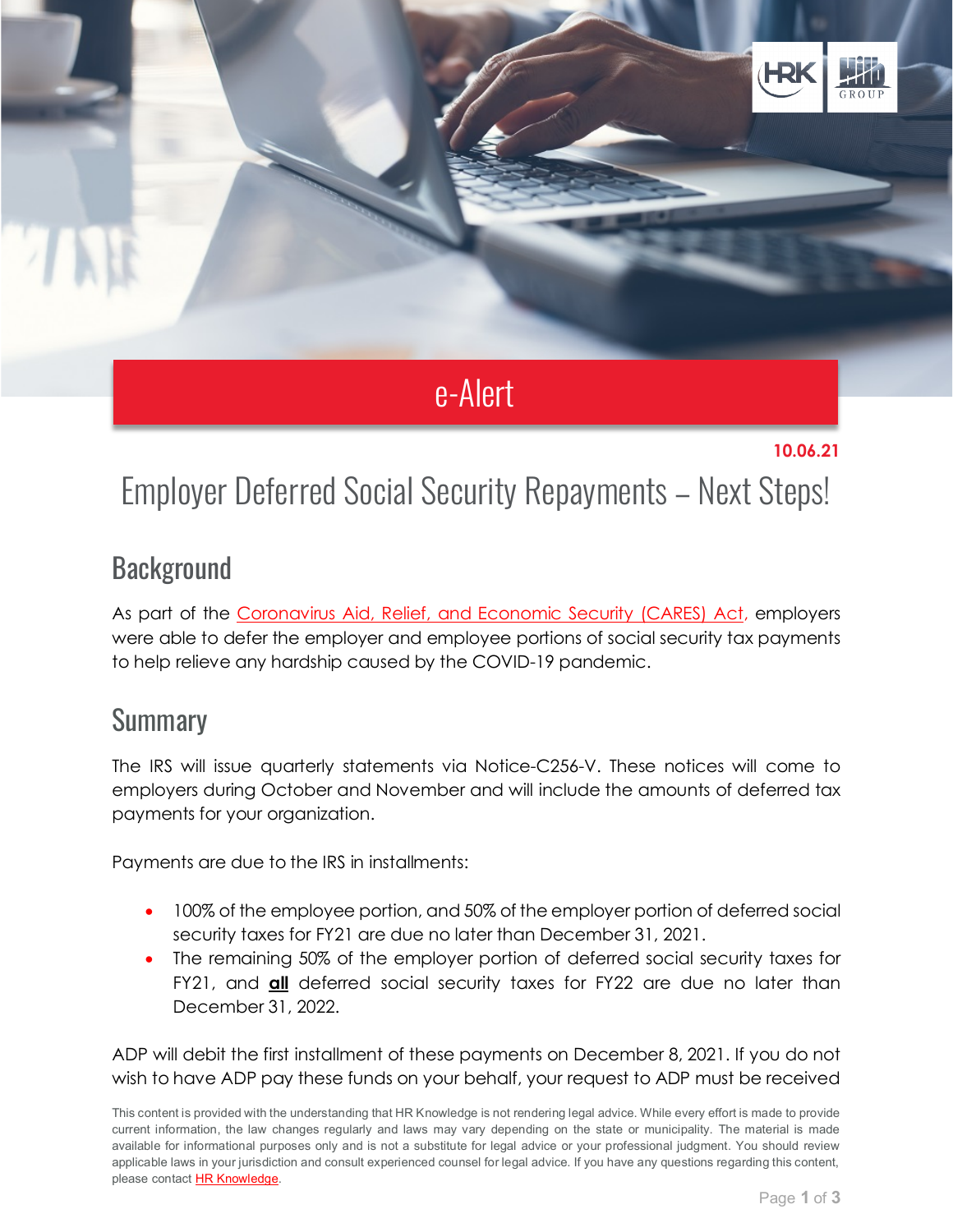

in writing by December 3, 2021.

Penalties for late payments will be assessed on the amount of the total deferred social security, not the amount of the installment.

#### Employer Next Steps

- If you are a Full-Service or Managed Payroll client, and ADP **does** have Reporting Agent Authorization, they will make these payments on your behalf.
- If you are a Full-Service or Managed Payroll client, any Notice-C256-V notices that are received will be uploaded into the ADP portal. **To ensure timely payment, immediately upload any additional notices you receive and share these with your Client Account Manager.**
- If you are a Full-Service or Managed Payroll client, and ADP **does not** have Reporting Agent Authorization, you will need to make these payments directly to the IRS.
- If you have additional questions about the information in this e-Alert, please email [us.](mailto:info@hrknowledge.com)

### The People Simplifying HR

For almost twenty years, HR Knowledge has made it our mission to demystify the complex and daunting process of HR management. We do more than just provide the level of service and technology you'd expect from an industry leader. We combine unparalleled passion for service with our decades of HR, payroll, and benefits experience to provide our clients with personalized and actionable advice that is second—to—none. From managed payroll to employee benefits to HR support, we can help your organization thrive, grow, and reduce operating costs—no matter what industry you serve. Whether you're interested in our Full-Service solution or just need your employee handbook written, HR Knowledge can help you minimize risk while staying on top of compliance regulations. The bottom line? We're not just another cloud-based technology company that also does HR, #WeAreHR. [Get the scoop](http://www.hrknowledge.com/getthescoop/) on how we can help you simplify HR.

This content is provided with the understanding that HR Knowledge is not rendering legal advice. While every effort is made to provide current information, the law changes regularly and laws may vary depending on the state or municipality. The material is made available for informational purposes only and is not a substitute for legal advice or your professional judgment. You should review applicable laws in your jurisdiction and consult experienced counsel for legal advice. If you have any questions regarding this content, please contact [HR Knowledge.](mailto:marketing@hrknowledge.com)